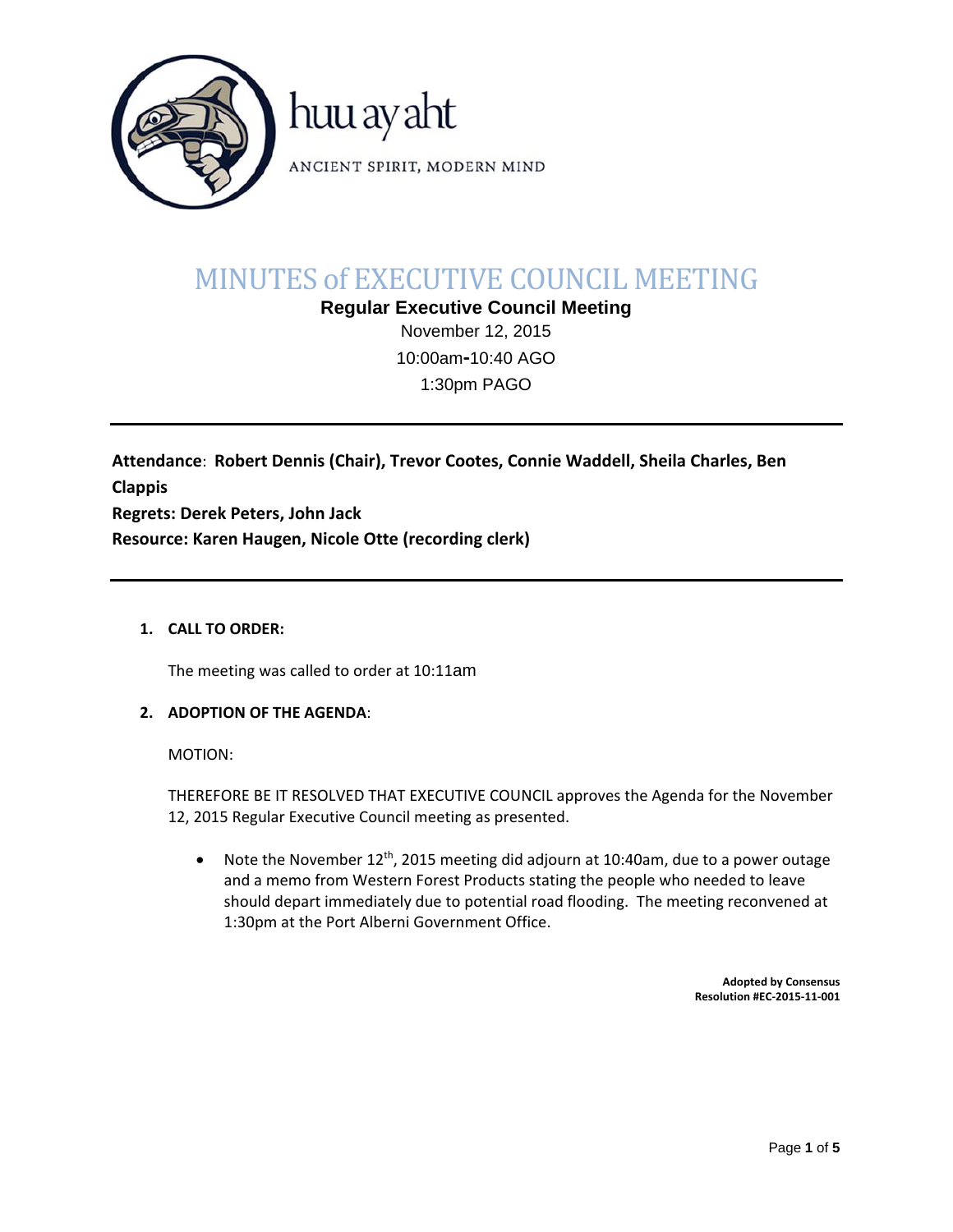## **3. GUESTS; Heather Castleden & Vanessa Sloan Morgan, Queen's University**

- Due to the power outage, Heather was unavailable by phone.
- Update provided by Vanessa
	- o They've created digital stories. Grant has engaged Citizens with implantation process, they've done interviews.
	- o Proposed end date of August of 2018 with a budget of \$450,000.00
	- o Connie would like Vanessa to have a table at the People's Assembly, with Jane present,
	- o The Advisory Committee budget was included in the \$450,000.00.

## **Council would like to hear input on**:

- report on constructive criticism, how are we doing, well in one area, not well in another.
- Benefits of Treaty Nation vs. Non-Treaty Nation.
- Is Treaty benefitting on patient travel and infrastructure. Is there more red tape now that prior to treaty. Ideally now is the time to change and hear it. Laws, Acts, Regulations.
- Citizen's idea on how they feel they should have benefited what their expectations were.
- What are Citizens expectations on LNG and Social Structure
- Video camera setup for interviews at the People's Assembly.

*Action Required Vanessa Sloan At November 2015 People's Assembly*

## **4. Waiver on Reduced Notice & Notice to Provide Substantive Matter**

The Executive Council waives the requirement(s) that the 4 working days delivery requirement of Substantive Matter

MOTION PASSED re: Waiver on Reduced Notice & Notice to Provide Substantive Matter

**Adopted by Consensus Resolution #EC‐2015‐11‐002**

## **5. Transition Plan Update:**

The transition plan is completed except the items that Executive Council had previously agreed. One being the councillors' portfolios, the Action Plan will be a living document and Huu‐ay‐aht 101.

Marty will be doing the presentation at the People's Assembly. This is an independent review of the financial situation. It is important that Citizens listen to the report to understand the financial situation of the Nation.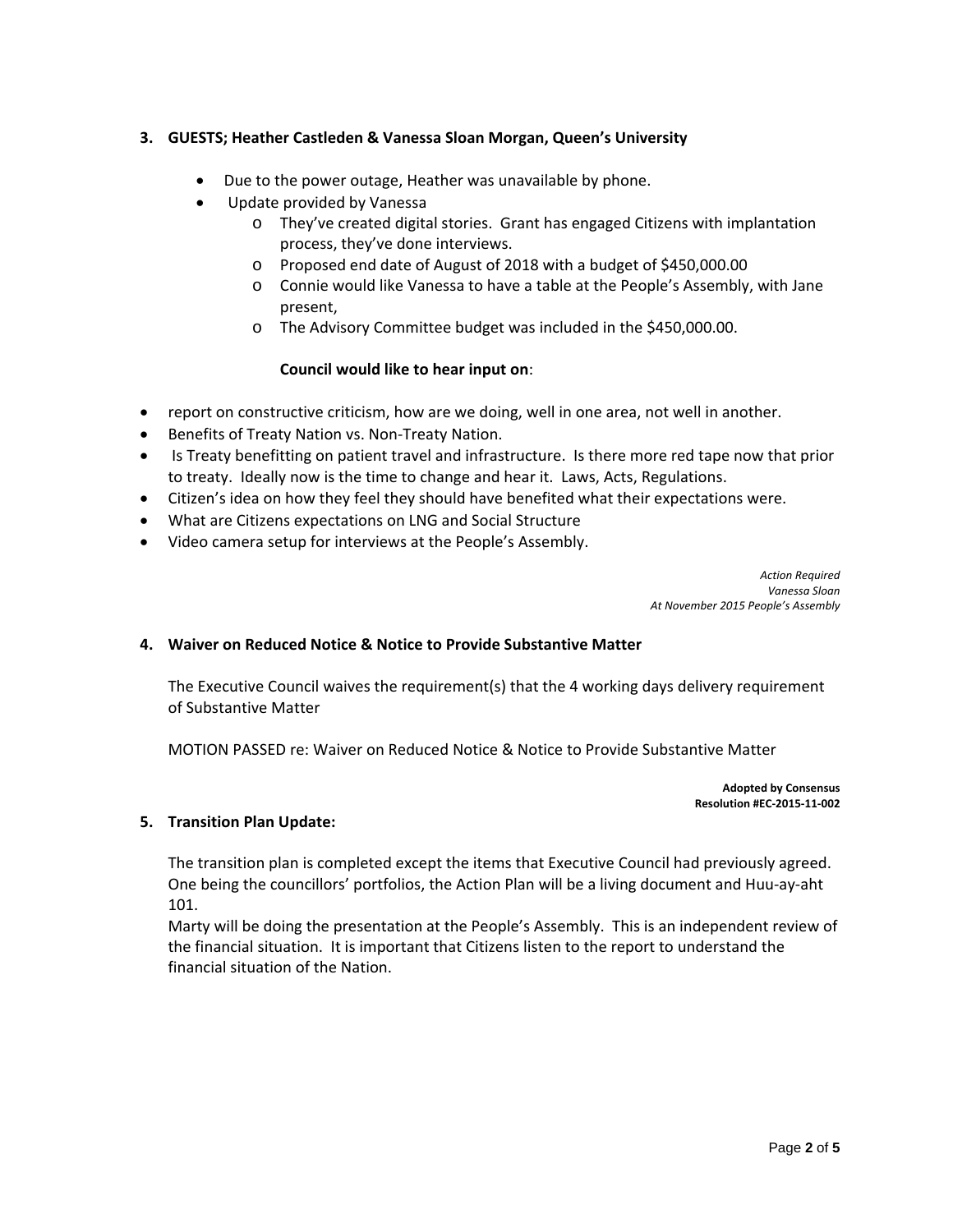#### **6. New Business:**

#### (a) Ratcliff ‐ Legislation in Progress

The non‐replaceable forestry licence regulation amendment regulation In accordance with the drafting motion, Ratcliff made a few minor corrections and updates to the schedule. Drafting of this schedule, completes a portion of the work that Melinda Skeels is doing. Melinda Skeels will be drafting a memo showing which laws, regulations or acts that the previous Executive Council wanted her to work on. Executive Council will review the list. Each policy pertaining to committee will be reviewed by the committee, and then reported back to Executive Council.

> *Action Required Executive Director Send out Policies to Committees for review Send list Melinda is working on to Executive Council*

Conditions of the previous People's Assembly motion was to ensure that we have a sustainable management plan and provide a timber supply analysis that would establish the Annual Allowable Cut or AAC. Request that the law clerk makes the People's Assembly motion materials available for the next meeting, this item to be tabled and further materials be brought back.

> *Action Required Law Clerk Bring Materials to Dec 10th Executive Council Meeting*

#### **7. People's Assembly**

(a) Appointment of Auditor

Executive Council recommends that Melinda Skeels drafts a new motion stating that after discussion with Executive Council, it was decided that Connie would nominate Degrussi and Norton this fiscal with the understanding that in April of 2016 it goes out to tender.

> *Action Required Melinda Skeels‐Ratcliff Draft new motion to vote on at People's Assembly*

(b) Amendment to the Financial Administration Act re: Qualifications of Auditor – Qualifications have changed. "Certified General Accountant" is now referred to as "Certified Professional Accountant" A new piece of legislation came into force this past summer called the Chartered Professional Accountants Act. The Financial Administration Act does not refer to this body. Government won't be in compliance with the Financial Administration Act with the auditors that are appointed this year because they all now hold the "Chartered Professional Accountants" ticket. Recommend to the People's Assembly that they approve an amendment to the Financial Administration Act and then we have the Legislature make that amendment this spring.

MOTION PASSED re: Amendment to the Financial Administration Act re: Qualifications of Auditor

> **Adopted by Consensus Resolution #EC‐2015‐11‐003**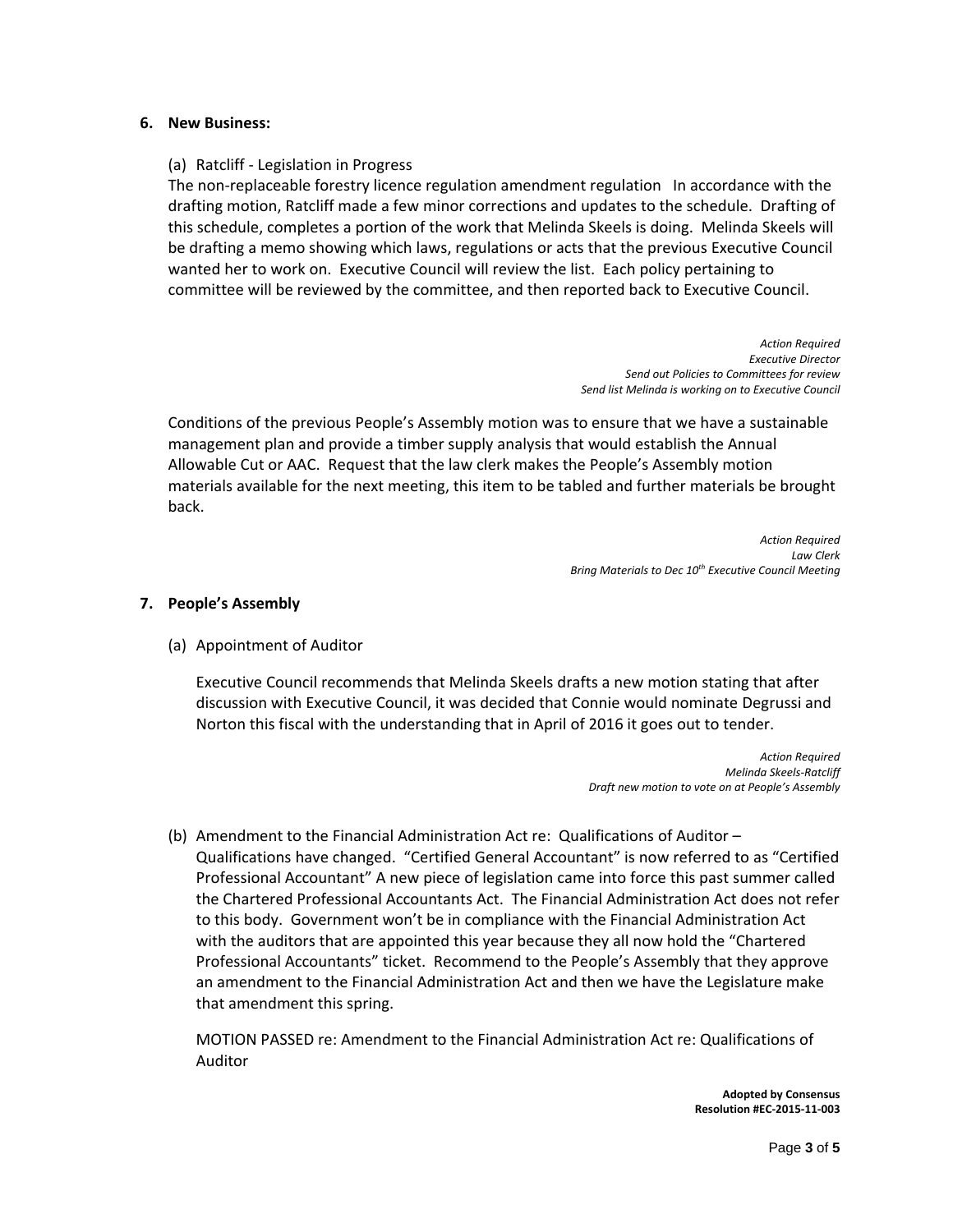(c) Rule of Procedure of People's Assembly re: Public Notice

MOTION PASSED re: To go into camera at 2:36pm

**Adopted by Consensus Resolution #EC‐2015‐11‐006**

MOTION PASSED re: To go out of camera at 2:49

**Adopted by Consensus Resolution #EC‐2015‐11‐007**

MOTION PASSED re: Rule of Procedure of People's Assembly re: Public Notice

**Adopted by Consensus Resolution #EC‐2015‐11‐004**

#### **8. Ratcliff**

(d) Specific Claim Update

IRA Roads Specific Claim – This claim has been filed with the Tribunal for a response from Canada. Document is in the review stage. .

Through IR 1 a road went through where our cemetery is and the bridge there. Our understanding is that the road is to be maintained, even after they're finished using it.

Timber Claims Update – Relates to the Harvest of Timbre from IR 1. First phase of the claim was heard and Canada was found to have breached its duties to Huu-ay-aht. The second phase of the claim that is coming up next year, is going to determine the present value of the compensation that is owed. The hearing dates for this will be February  $8^{th}$  – February 12<sup>th</sup>, 2016 in Vancouver. This is the hearing of the expert witnesses and we're also expecting to call Robert as a witness. .

Parties will make written submission in February, March and April then there will be oral submissions in Anacla April 19<sup>th</sup> through the 21<sup>st</sup>. We filed the economist expert report with Dr. Josio's in September, and we just received back today Canada's expert report

#### **GUEST: John Rich, HFN Tribunal chair**

- ‐ Appointment of a Vice Chair. Hugh Braker has been the Vice Chair for the past four years. The four year term is now up. The Vice Chair is appointed by Executive Council in consultation with the Chair. The person appointed has to have at least twenty years' experience as a lawyer or judge. John Rich will check to see if there is someone who has the qualifications.
- ‐ Accessibility of the Tribunal. John is going to make a 3‐fold pamphlet for information on understanding the Tribunal to give to Executive Council for approval and printing.
- ‐ Independence of the Tribunal. The registrar should be reporting to Tribunal chair first
- ‐ Disqualification under the Code of Conduct and Conflict of Interest Act.

 **Action Item Executive Council Amend the Legislation**